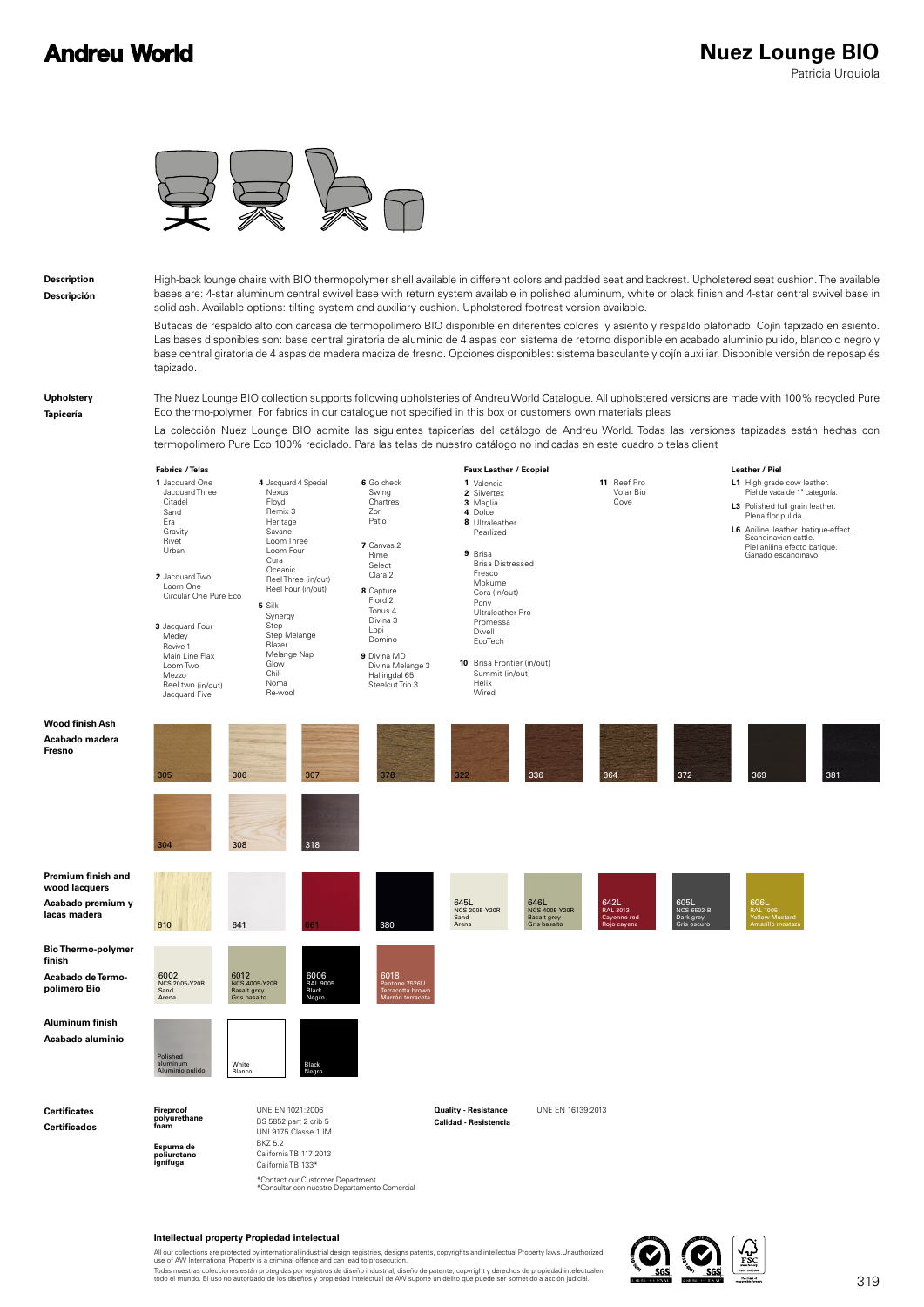| <b>Andreu World</b>                |                |                                                                                                |                |                       |                                                                                                                                                                                                                                                                                                                                                                                                                                                                                                                                                                                        |                                                                                 |       |                                                                                                                                                                                                                                                                                                                                                                                                                    |       |                                     |                                                  |                                                               |                                       |                                          |                                             | <b>Nuez Lounge BIO</b> |
|------------------------------------|----------------|------------------------------------------------------------------------------------------------|----------------|-----------------------|----------------------------------------------------------------------------------------------------------------------------------------------------------------------------------------------------------------------------------------------------------------------------------------------------------------------------------------------------------------------------------------------------------------------------------------------------------------------------------------------------------------------------------------------------------------------------------------|---------------------------------------------------------------------------------|-------|--------------------------------------------------------------------------------------------------------------------------------------------------------------------------------------------------------------------------------------------------------------------------------------------------------------------------------------------------------------------------------------------------------------------|-------|-------------------------------------|--------------------------------------------------|---------------------------------------------------------------|---------------------------------------|------------------------------------------|---------------------------------------------|------------------------|
| <b>BU2742</b><br>40.25             | 31.75<br>34.00 |                                                                                                |                |                       | High back lounge chair with Bio thermo-polymer, uphols-<br>tered shell and aluminum swivel 4-star base with self-re-<br>turn and finished in polished aluminum, white or black.<br>Upholstered seat cushion on seat. Additional options<br>include: tilting mechanism.<br>Butaca de respaldo alto con carcasa de termopolímero<br>Bio, asiento y respaldo plafonado y base central giratoria<br>de aluminio de 4 aspas con sistema de retorno dispo-<br>nible en acabado aluminio pulido, blanco o negro. Cojín<br>tapizado en asiento. Opciones disponibles: sistema bas-<br>culante. |                                                                                 |       |                                                                                                                                                                                                                                                                                                                                                                                                                    |       | 1 units<br>10 units or more         |                                                  | COL<br>COM yards<br>per unit<br>sq.ft<br>3.95<br>75.5<br>3.95 |                                       | 口 34 Ft<br>$35$ lbs<br>$\overline{h}$ x1 |                                             |                        |
| <b>COM</b>                         | COL            | 1                                                                                              | $\sqrt{2}$     | 3                     | 4                                                                                                                                                                                                                                                                                                                                                                                                                                                                                                                                                                                      | 5                                                                               | 6     | 7                                                                                                                                                                                                                                                                                                                                                                                                                  | 8     | 9                                   | 10                                               | 11                                                            | L1                                    | L2                                       | L3                                          | L <sub>6</sub>         |
| \$<br>3,590                        | 3,668          | 3,778<br>Tilting mechanism<br>upcharge<br>Incremento por<br>sistema basculante                 | 3,827          | 3,905<br>174          | 4,016                                                                                                                                                                                                                                                                                                                                                                                                                                                                                                                                                                                  | 4,122                                                                           | 4,228 | 4,331                                                                                                                                                                                                                                                                                                                                                                                                              | 4,438 | 4,548                               | 4,654                                            | 4,759                                                         | 4,856                                 | 5,247                                    | 5,967                                       | 7,868                  |
| <b>BU2743</b><br>40.25             | 31.75          | 34.00                                                                                          | 17.25          |                       |                                                                                                                                                                                                                                                                                                                                                                                                                                                                                                                                                                                        | clude: tilting mechanism.                                                       |       | High back lounge chair with Bio thermo-polymer, uphols-<br>tered shell and solid ash wood central swivel base.<br>Upholstered seat cushion on seat. Additional options in-<br>Butaca de respaldo alto con carcasa de termopolímero<br>Bio, asiento y respaldo plafonado y base central giratoria<br>de 4 aspas de madera maciza de fresno. Cojín tapizado<br>en asiento. Opciones disponibles: sistema basculante. |       |                                     |                                                  | 1 units<br>10 units or more                                   | COM yards<br>per unit<br>3.95<br>3.95 | COL<br>sq.ft<br>75.5                     | 口 34 Ft<br>$h \times 1$                     | $84$ lbs               |
| <b>COM</b>                         | COL            | 1                                                                                              | $\overline{2}$ | 3                     | 4                                                                                                                                                                                                                                                                                                                                                                                                                                                                                                                                                                                      | 5                                                                               | 6     | 7                                                                                                                                                                                                                                                                                                                                                                                                                  | 8     | 9                                   | 10                                               | 11                                                            | L1                                    | L2                                       | L <sub>3</sub>                              | L <sub>6</sub>         |
| \$<br>3,909<br><b>SERIE</b><br>600 | 3,992          | 4,036<br>Matte lacquered and<br>premium upcharge<br>Incremento por<br>lacado mate y<br>premium | 4,159<br>50    | 4,240<br>SERIE<br>800 | 4,351                                                                                                                                                                                                                                                                                                                                                                                                                                                                                                                                                                                  | 4,457<br><b>Bright lacquered</b><br>upcharge<br>Incremento por<br>lacado brillo | 4,568 | 4,677<br>73                                                                                                                                                                                                                                                                                                                                                                                                        | 4,785 | 4,895<br>upcharge<br>Incremento por | 5,009<br>Tilting mechanism<br>sistema basculante | 5,119<br>174                                                  | 5,214                                 | 5,610                                    | 6,332                                       | 8,247                  |
| CJ2744<br>21.75<br>9.50            |                |                                                                                                |                |                       | Loose cushion<br>Cojín auxiliar                                                                                                                                                                                                                                                                                                                                                                                                                                                                                                                                                        |                                                                                 |       |                                                                                                                                                                                                                                                                                                                                                                                                                    |       |                                     |                                                  | 1 units<br>10 units or more                                   | COM yards<br>per unit<br>0.5<br>0.5   | COL<br>sq.ft<br>11                       | 口 0,5 Ft<br>$4$ lbs<br>$h \times 1$         |                        |
| COM                                | COL            | 1                                                                                              | 2              | 3                     | $\overline{4}$                                                                                                                                                                                                                                                                                                                                                                                                                                                                                                                                                                         | 5                                                                               | 6     | 7                                                                                                                                                                                                                                                                                                                                                                                                                  | 8     | 9                                   | 10                                               | 11                                                            | L1                                    | L2                                       | L3                                          | L <sub>6</sub>         |
| \$<br>215                          | 224            | 232                                                                                            | 245            | 254                   | 264                                                                                                                                                                                                                                                                                                                                                                                                                                                                                                                                                                                    | 277                                                                             | 290   | 302                                                                                                                                                                                                                                                                                                                                                                                                                | 315   | 324                                 | 337                                              | 349                                                           | 356                                   | 402                                      | 483                                         | 690                    |
| <b>RS2739</b><br>17.75<br>15.25    | 22.50          |                                                                                                |                |                       | Reposapiés tapizado.                                                                                                                                                                                                                                                                                                                                                                                                                                                                                                                                                                   | Upholstered ottoman.                                                            |       |                                                                                                                                                                                                                                                                                                                                                                                                                    |       |                                     |                                                  | 1 units<br>10 units or more                                   | COM yards<br>per unit<br>1.55<br>1.55 | COL<br>sq.ft<br>32.5                     | 口4 Ft<br>$\triangle$ 17 lbs<br>$h \times 1$ |                        |
| COM                                | COL            | 1                                                                                              | $\overline{2}$ | 3                     | 4                                                                                                                                                                                                                                                                                                                                                                                                                                                                                                                                                                                      | 5                                                                               | 6     | 7                                                                                                                                                                                                                                                                                                                                                                                                                  | 8     | 9                                   | 10                                               | 11                                                            | L1                                    | L2                                       | L3                                          | L6                     |
| \$<br>1,047                        | 1,072          | 1,091                                                                                          | 1,129          | 1,154                 | 1,192                                                                                                                                                                                                                                                                                                                                                                                                                                                                                                                                                                                  | 1,227                                                                           | 1,270 | 1,307                                                                                                                                                                                                                                                                                                                                                                                                              | 1,346 | 1,388                               | 1,427                                            | 1,466                                                         | 1,501                                 | 1,644                                    | 1,903                                       | 2,622                  |
|                                    |                |                                                                                                |                |                       |                                                                                                                                                                                                                                                                                                                                                                                                                                                                                                                                                                                        |                                                                                 |       |                                                                                                                                                                                                                                                                                                                                                                                                                    |       |                                     |                                                  |                                                               |                                       |                                          |                                             |                        |